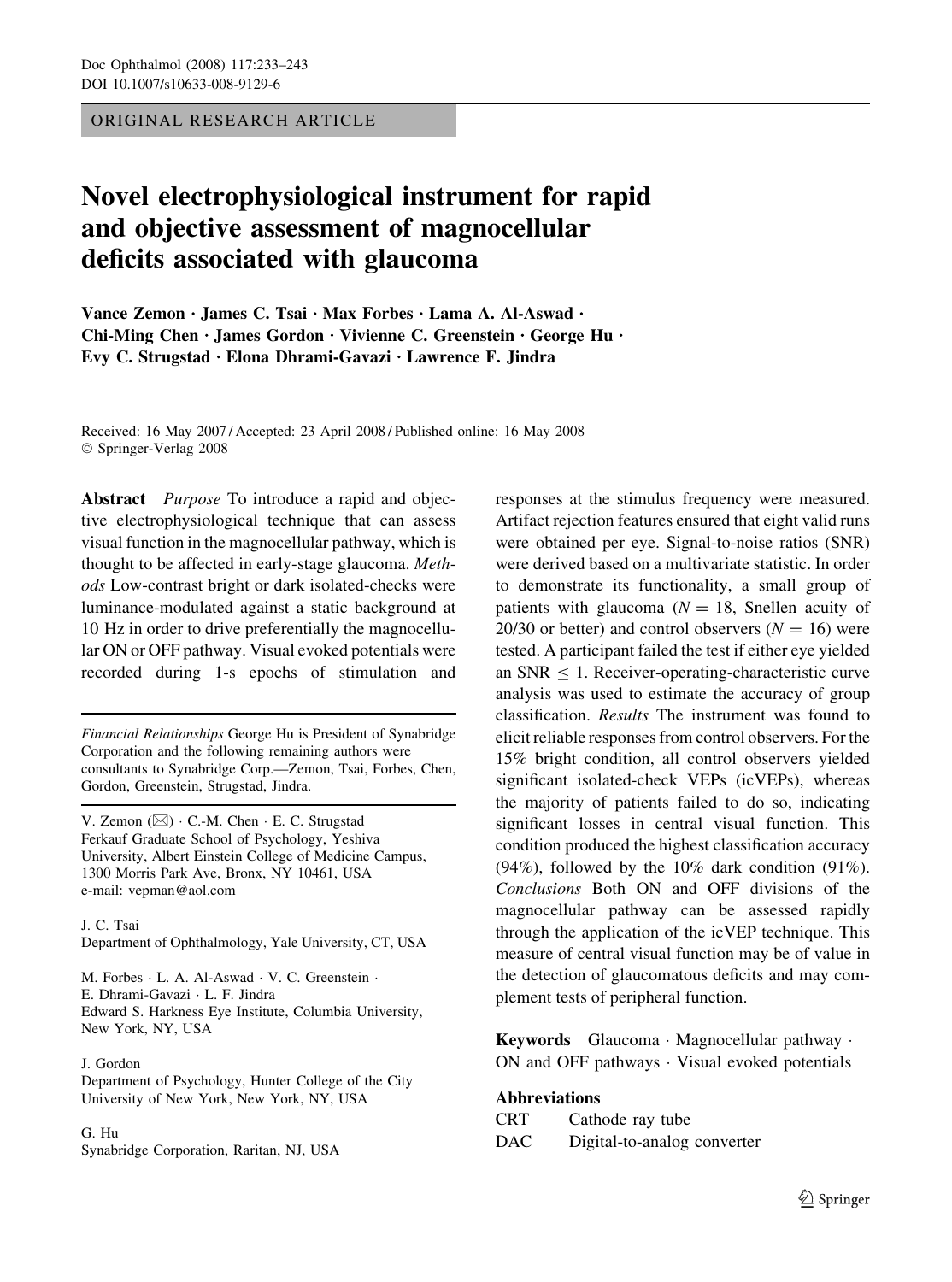| <b>DFT</b>   | Discrete Fourier transform             |  |  |
|--------------|----------------------------------------|--|--|
| <b>FDT</b>   | Frequency doubling technology          |  |  |
| <b>FFC</b>   | Fundamental frequency component        |  |  |
| <b>HVF</b>   | Humphrey visual field                  |  |  |
| <b>IcVEP</b> | Isolated-check visual evoked potential |  |  |
| <b>TOP</b>   | Intraocular pressure                   |  |  |
| M            | Magnocellular                          |  |  |
| MD           | Mean deviation                         |  |  |
| <b>MfVEP</b> | Multifocal visual evoked potential     |  |  |
| P            | Parvocellular                          |  |  |
| PERG         | Pattern electroretinogram              |  |  |
| <b>POAG</b>  | Primary open-angle glaucoma            |  |  |
| <b>ROC</b>   | Receiver-operating-characteristic      |  |  |
| SAP          | Standard achromatic perimetry          |  |  |
| SNR          | Signal-to-noise ratio                  |  |  |
|              |                                        |  |  |

#### Introduction

Glaucoma is one of the leading causes of blindness in the United States, and it is characterized by gradual and progressive degeneration of retinal ganglion cells. Unfortunately, by the time this glaucomatous neuropathy is detected, there is typically permanent damage to the visual system and extensive loss of visual function [\[1](#page-9-0)]. The detection of early glaucomatous damage is therefore of critical importance. A number of ganglion cell subpopulations exist in the retina, and it is possible that activity in one subpopulation may be more sensitive to early-stage glaucoma than activity in the other subpopulations. These subpopulations represent parallel pathways for the transmission of visual information to the brain, and there is evidence that glaucomatous neuropathy extends to primary visual structures in the brain [\[2](#page-9-0)].

The dichotomy of ON and OFF pathways, which appears to govern the separate perceptions of brightness and darkness, has long been established. [[3–5\]](#page-10-0) More recently, the functional distinctions between magnocellular (M) and parvocellular (P) pathways (each one with ON and OFF subdivisions) have become clear [\[6](#page-10-0)]. The M pathway conveys primarily low spatial frequency/high temporal frequency information, and it is sensitive to low levels of luminance contrast but rather insensitive to chromatic information. On the other hand, the P pathway is capable of transmitting higher spatial frequency information, but at somewhat lower temporal frequencies, and it is not sensitive to low levels of luminance contrast but quite responsive to isoluminant chromatic signals [\[7](#page-10-0), [8](#page-10-0)]. The neurons contained within each of these parallel pathways differ in structure as well as function. It has been suggested that disease processes in glaucoma may have differential effects on these independent streams. Assessment tools that are capable of tapping select pathways, therefore, should improve our ability to detect early dysfunction in the system.

One hypothesis, based on histological evidence, is that ganglion cells with large diameter axons are preferentially damaged in early glaucoma (presumably those in the magnocellular pathway) [[9,](#page-10-0) [10](#page-10-0)]. An experimental primate model of glaucoma, however, has produced conflicting results [[11\]](#page-10-0). Based on this hypothesis, though, new techniques have been introduced to the field that are designed to measure M pathway function. Currently, the most promising of these diagnostic devices available in the market is frequency doubling technology (FDT). Although the name implies that the commercial instrument assesses the integrity of a perceptual phenomenon discovered by Kelly [\[12](#page-10-0)], in fact, it measures contrast sensitivity in the low spatial frequency and high temporal frequency region of the visual system. Even though the actual frequency doubling percept appears to result from cortical function, the measure used in the commercial instrument probably reflects the activity in the M pathway  $[13]$  $[13]$ . The advantage of the FDT technique over other existing ones is the relatively brief duration of the test (approximately 5 min per eye for the full threshold test) [\[14](#page-10-0)]. One disadvantage of FDT is the difficulty of the behavioral task, and there are discrepant reports of its sensitivity for the early detection of glaucoma [\[15](#page-10-0)]. Also, its reliability and validity remain to be established. Of course, the current gold standard, visual field testing based on standard achromatic perimetry (SAP) is also variable with only moderate test-retest reliability [\[16](#page-10-0)] and it is a time-consuming and often difficult task for the patient.

Additional functional measures applied to the diagnosis of glaucoma are the multifocal visual evoked potential (mfVEP), which is an electrophysiological visual field test, and the pattern electroretinogram (PERG). The mfVEP, although more time consuming to administer than a conventional visual field test [\[16–19](#page-10-0)], is a promising technique for detection of glaucomatous damage. The PERG technique has the advantage of a shorter testing time (approximately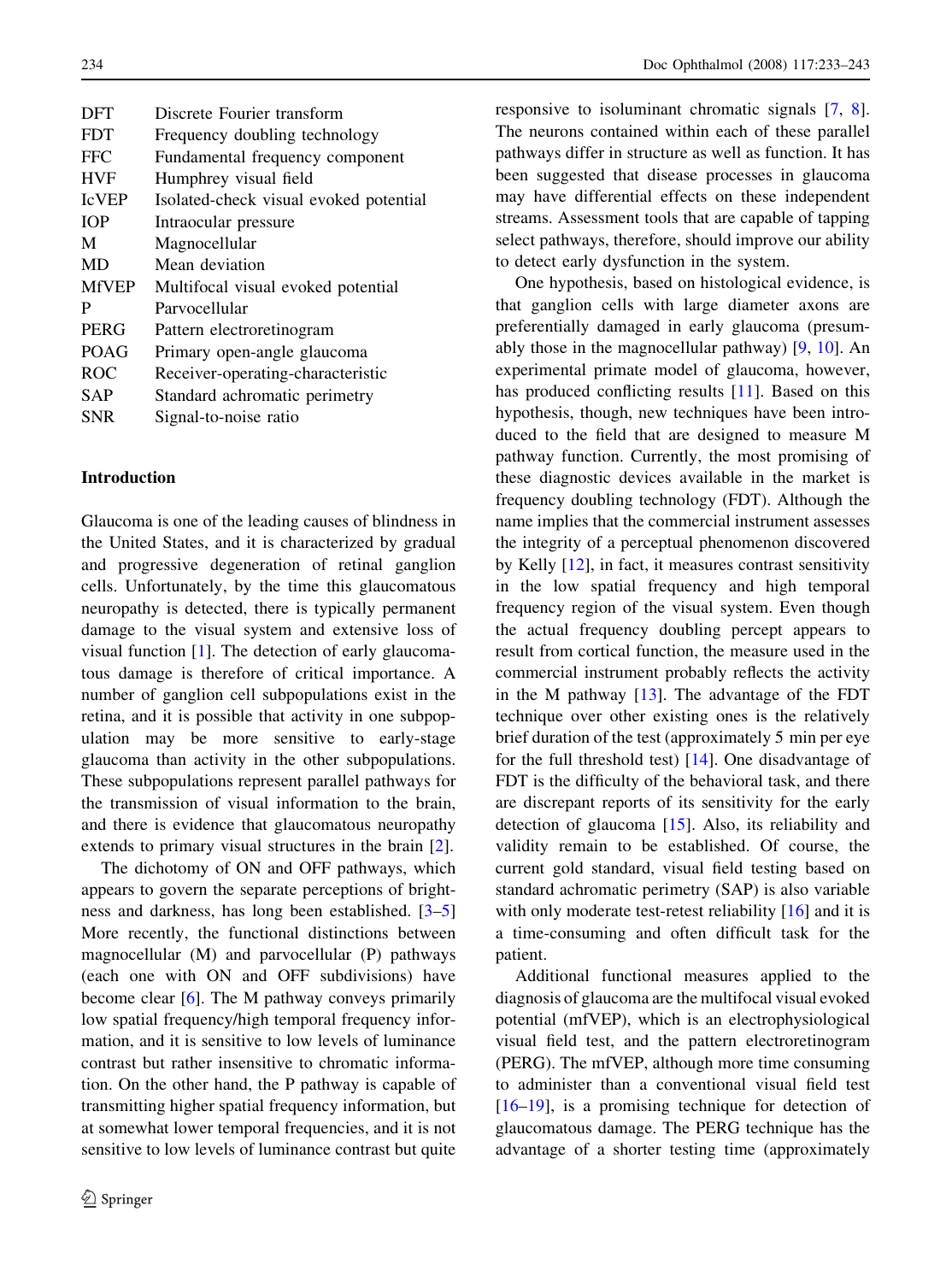3 min of recording time), but it does not provide topographic information [\[20](#page-10-0), [21](#page-10-0)].

The instrument introduced in this article utilizes a novel version of the isolated-check VEP (icVEP) technique  $[22-27]$  and is designed to tap cortical activity initiated primarily by afferents in the M pathway (both ON and OFF subdivisions). In a recent pilot investigation, we were able to demonstrate complete separation in responses of primary openangle glaucoma (POAG) patients  $(n = 10)$  and agesimilar controls  $(n = 10)$  [\[28](#page-10-0)]. Although the sample size is small, the accuracy of 100% is encouraging and prompted the development of a more efficient and simpler device to probe glaucomatous deficits in the present study. The conditions used in the Badr et al. [\[28](#page-10-0)] study were slight modifications of conditions used by Greenstein et al. [[26\]](#page-10-0), which yielded results that did not achieve complete separation of the glaucoma and control groups, but did reach 93.3% accuracy for the critical condition. Thus, the objective and efficient icVEP instrument described below is expected to aid in the early detection of glaucoma.

# Materials and methods

#### Participants

A total of 34 participants met the inclusion/exclusion criteria and were selected to evaluate the operation of the instrument. Of these participants, there were 18 patients with a diagnosis of glaucoma (17 open-angle, 1 angle-closure) and 16 controls. All participants had best corrected visual acuity of 20/30 or better. The control group had a mean age of  $52.4$  (SD = 10.0) and the patient group had a mean age of 66.2 (SD  $= 7.5$ ). Given that there is a significant difference in age between the groups, additional analyses were performed with an older subset of the control group  $(M = 60.9, SD = 8.5, N = 7)$  in which no significant difference in age existed. Also, correlational analyses were performed to explore the relations between age and the response measures for each complete group. Glaucomatous optic neuropathy was defined as either cup/disc asymmetry between fellow eyes of greater than 0.2, rim thinning, notching, excavation, and/or retinal nerve fiber layer defects as defined by a loss in mean retinal nerve fiber layer thickness measured with optical coherence tomography (Stratus OCT 3, Carl Zeiss Ophthalmic Systems, Inc., Humphrey Division). Each patient had at least one eye with glaucomatous damage, as defined by an abnormal optic disc seen on slit lamp examination and stereoscopic disc photography, with a corresponding repeatable visual field defect on SAP and glaucoma hemifield test outside normal limits. The glaucoma cases had Humphrey visual field (HVF) 24-2 tests performed. These patients had a wide range of MD values obtained from SAP. Based on the more affected eye, there were 11 patients with less than 6 dB loss compared to controls, three patients with a loss of 6–12 dB, and four with a loss greater than 12 dB. No specific intraocular pressure (IOP) was required in order for a diagnosis of glaucoma to be made. Patients were excluded from the study if they had, diabetes, significant cataract, unequal pupil diameters and pupil diameters\2.0 mm (as measured by the HVF analyzer), refractive errors exceeding  $\pm$ 5.00 diopters sphere or 2.00 diopters cylinder, and ophthalmic diseases other than glaucoma. The control observers had no history of ocular disease,  $IOP < 21$  mm Hg, normal optic disc appearance based upon clinical examination by a glaucoma specialist using a 78 D lens, and normal SAP. Absence of glaucomatous optic neuropathy was defined as vertical cup-disc asymmetry < 0.2, cup-disc ratio  $\leq 0.6$ , and intact neuroretinal rim without peripapillary hemorrhages, notches, localized pallor, or nerve fiber layer defect.

## Stimuli

A pilot experiment was performed to select the stimulus parameters to include in the prototype instrument used in the present study. Differences in the hardware of this instrument as compared to the research equipment used in the previous investigations [\[26](#page-10-0), [28](#page-10-0)] necessitated a reexamination of the appropriate stimulus conditions for favoring M pathway stimulation. The present device used a standard video card with 8-bit digital-to-analog converters (DACs) per electron gun (R, G, and B) and a 60 Hz frame rate, as compared to 12-bit DACs and 119 Hz frame rate in the former research equipment. Examination of the pilot data led to the selection of a sinusoidal temporal signal (6 frames/cycle) of 10 Hz and two nominal contrast levels (10 and 15%) in order to elicit significant VEPs consistently in control observers. Both positive- (bright) and negative-contrast (dark)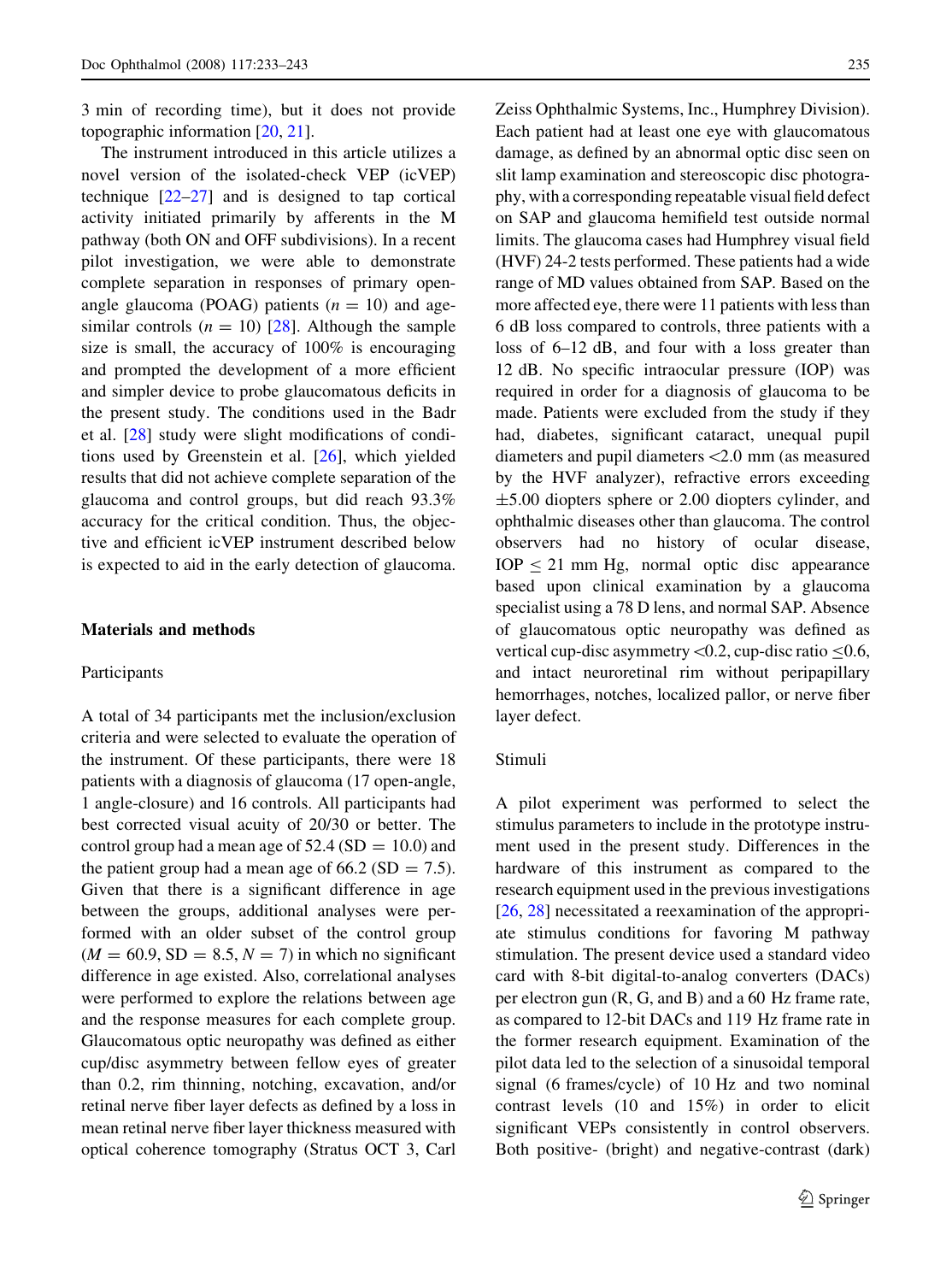conditions were included in the test protocol. In order to assess the performance of the video board used (256 gray levels), luminance at each gray level was measured with a PhotoResearch Model 1980B scanning spectroradiometer to determine the actual Weber contrast of the stimulus. For the maximum positive contrast used in the study (15.36%), the linear relation between the luminance of the CRT display and gray level explained 99.79% of the variance. For the maximum negative contrast used in the study  $(-15.10\%)$ , the linear relation between the luminance of the CRT display and gray level explained 99.86% of the variance. The 7–8 s swept-parameter runs in which contrast was increased in 1-s octave steps, used in previous work [[26–28\]](#page-10-0), were replaced with 2-s runs: in the 1st second, half the test contrast level was presented as an adaptation condition, and in the 2nd second, the full test contrast was presented to elicit the desired VEP. An auditory signal preceded the start of a run, at which point a uniform field with a fixation cross was replaced by a patterned field with a fixation cross half the initial size. This auditory-visual cue facilitated careful fixation on the center of the screen. The spatial pattern used, based on the pilot results, was a  $24 \times 24$ array of isolated-checks (individual squares embedded in a uniform background field,  $14 \times 14$  min of arc per square). It subtended  $11^{\circ}$  at the viewing distance of 114 cm. An example of the dark-check pattern as presented on the display monitor is depicted in Fig. 1. The luminance of the display's static background was 51 cd/ $m^2$ . Each pattern was presented in appearancedisappearance mode with Weber contrast modulated by the temporal sinusoid (depicted in Fig. 2). Weber contrast  $(C_{W})$  was defined by the following equation:

$$
C_{\rm W} = \frac{L_{\rm c} - L_{\rm b}}{L_{\rm b}}
$$

where  $L_c$  is the luminance of the checks at their maximum difference from background luminance, and  $L<sub>b</sub>$  is the luminance of the static background.

#### Electrophysiological recording and analysis

Gold-cup electrodes filled with electrolytic paste were placed at the following midline sites on the scalp, based on the international 10–20 system [\[29](#page-10-0)], to comprise a single electrophysiological channel:  $O<sub>z</sub>$ (occipital) referenced to  $C_z$  (vertex) with floating ground at  $P_z$  (parietal). The differential amplifier used



Fig. 1 Example of a dark-check condition (negative contrast)



Fig. 2 Luminance of checks was modulated sinusoidally at 10 Hz either above the static background field (bright condition) or below it (dark condition) such that the pattern disappeared at one point in time during each cycle of modulation

had a gain of 10,000 and a filter with a bandwidth from 0.5 to 100 Hz. The electroencephalographic (EEG) signals were recorded at a sampling rate of 120 Hz, and the sampling was synchronized with the stimulus frame rate (60 Hz) in order to eliminate side-lobe leakage contamination of the fundamental response component from other harmonic frequency components. A discrete Fourier transform (DFT) was performed on the EEG data to calculate the fundamental frequency (10 Hz) component of the icVEP,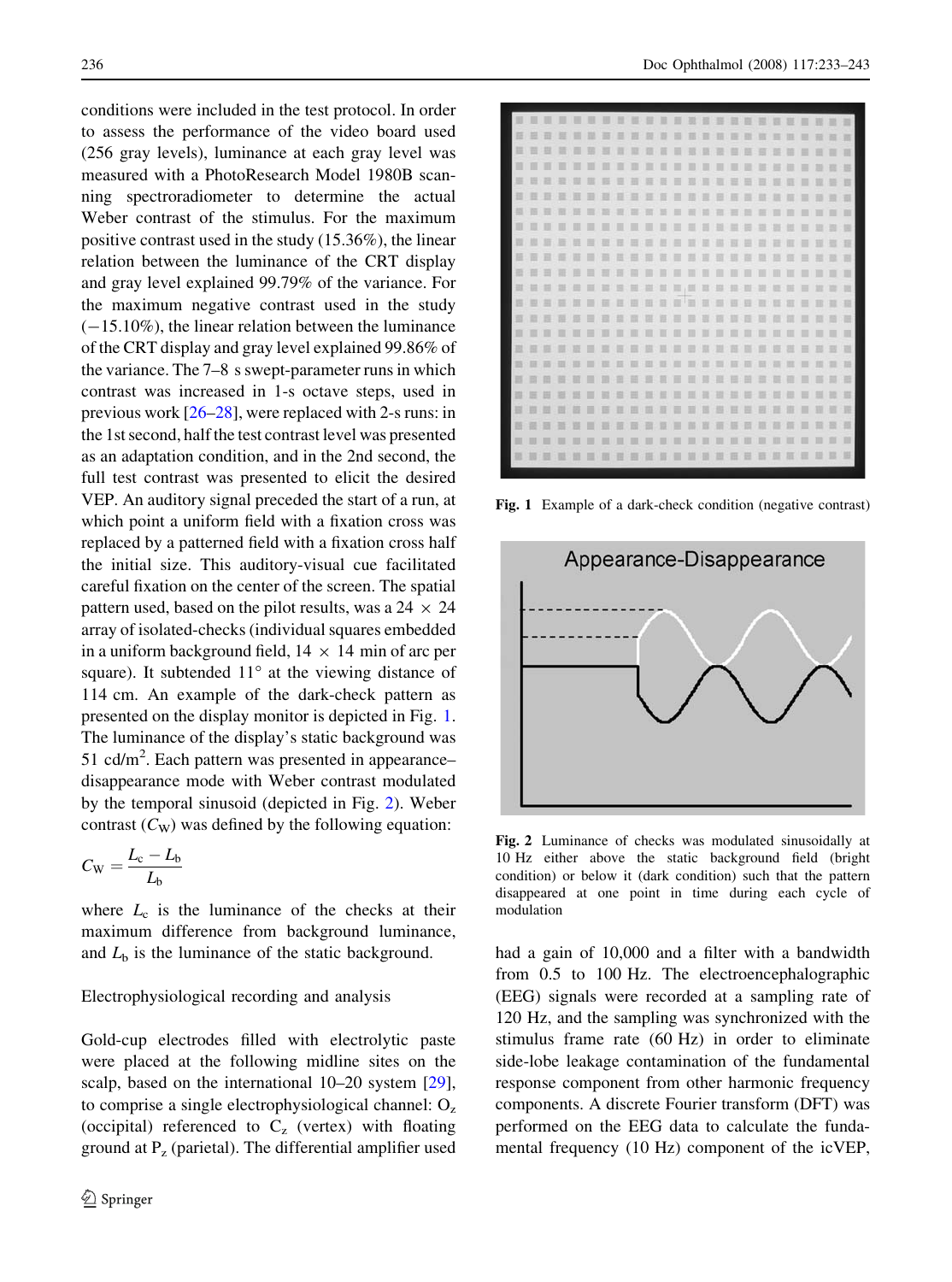which was the dominant frequency component in the response given the stimulus conditions used.

The VEP measured from the scalp is usually a signal smaller than  $10 \mu V$  peak-to-peak with relatively large variability, associated with eye movements and other (neural and non-neural) sources. In order to obtain reliable VEPs, three techniques were employed during the test: automated noise detection, automated outlier analysis, and operator verification.

The noise detection and outlier analysis features are incorporated in the program and they are capable of detecting 60 Hz line noise and saturation in the EEG recording. If noise is detected, the EEG epoch is rejected, and the program will prompt the operator to repeat the run. If the run is determined to be valid, the EEG data will be displayed on the operator's monitor, and the operator is prompted to either accept or reject the data based on inspection for additional artifacts and based on whether proper fixation was maintained during the run. If the data are accepted, the program will instruct the operator to initiate the next run until a set of eight valid runs are accumulated.

The built-in outlier analysis algorithm determines if one of the runs produced a fundamental frequency component (FFC) that is an outlier relative to the remaining seven FFCs based on a statistical criterion. If an outlier is identified, the program will discard that FFC and the program will prompt the operator to repeat the run until eight qualified runs are collected. Given these eight FFCs, the program calculates the mean FFC and the radius of a 95% confidence circle using the  $T_{\text{circ}}^2$  statistic [[30\]](#page-10-0). The signal-to-noise ratio (SNR) was defined as the ratio of the mean amplitude of the FFC to the radius of the 95% confidence circle, and it is used to assess the reliability of the VEP. Thus,  $SNR > 1$  indicates a significant response at the 0.05 level. At the end of the test, the individual and mean FFC values, confidence circle, and SNR are displayed on the operator's monitor. (Typically, a test can be completed in less than 1 min). The SNR of the FFC is used to predict the presence of glaucomatous damage. Receiver-operating-characteristic (ROC) curve analysis was used to estimate the accuracy of prediction, based on a nonparametric measure,  $A'$ [\[31](#page-10-0)], given each stimulus condition under study. The 95% confidence limits for the area under the ROC curve were calculated using the SPSS 12.0 statistical package based on the  $2 \times 2$  contingency table.

#### Procedure

This research followed the tenets of the Declaration of Helsinki. All participants signed the consent form approved by the Institutional Review Board at New York Presbyterian Hospital—Columbia University Medical Center after reading it and listening to an explanation of the study and its possible consequences. Each participant received a full ophthalmic examination from one of the collaborating glaucoma specialists. This included refraction, visual acuity, intraocular pressure, slit lamp biomicroscopy, stereoscopic optic nerve head photography, and SAP using a Humphrey Visual Field Analyzer II (24-2 SITA standard program).

For the VEP procedure, surface electrodes were applied to the scalp with water-soluble paste. The observer was instructed to listen for the auditory signal and then fixate the cross in the center of the display carefully for the 2-s period during which the pattern was displayed and the EEG was recorded. Typically, application/removal of electrodes and instructions consumed less than 5 min. Each subject wore the appropriate optical correction for the viewing distance of 114 cm.

A flow chart was used to facilitate the operator in following the proper test protocol. If a participant failed on one stimulus condition (SNR  $\le$  1), the operator initiated a retest on that condition. If the participant failed a condition twice, the operator advanced to the next condition in the flow chart. The order of stimulus conditions tested was as follows: 10% positive contrast, 15% positive contrast, 10% negative contrast, 15% negative contrast.

## Results

Descriptive statistics

#### Age

The median and range of age in years for each group of observers analyzed was as follows: controls: 52 (40–73), glaucoma patients: 67 (54–77).

# Intraocular pressure

Control observers ranged from 13 to 19 mm Hg and glaucoma patients ranged from 7 to 23 mm Hg.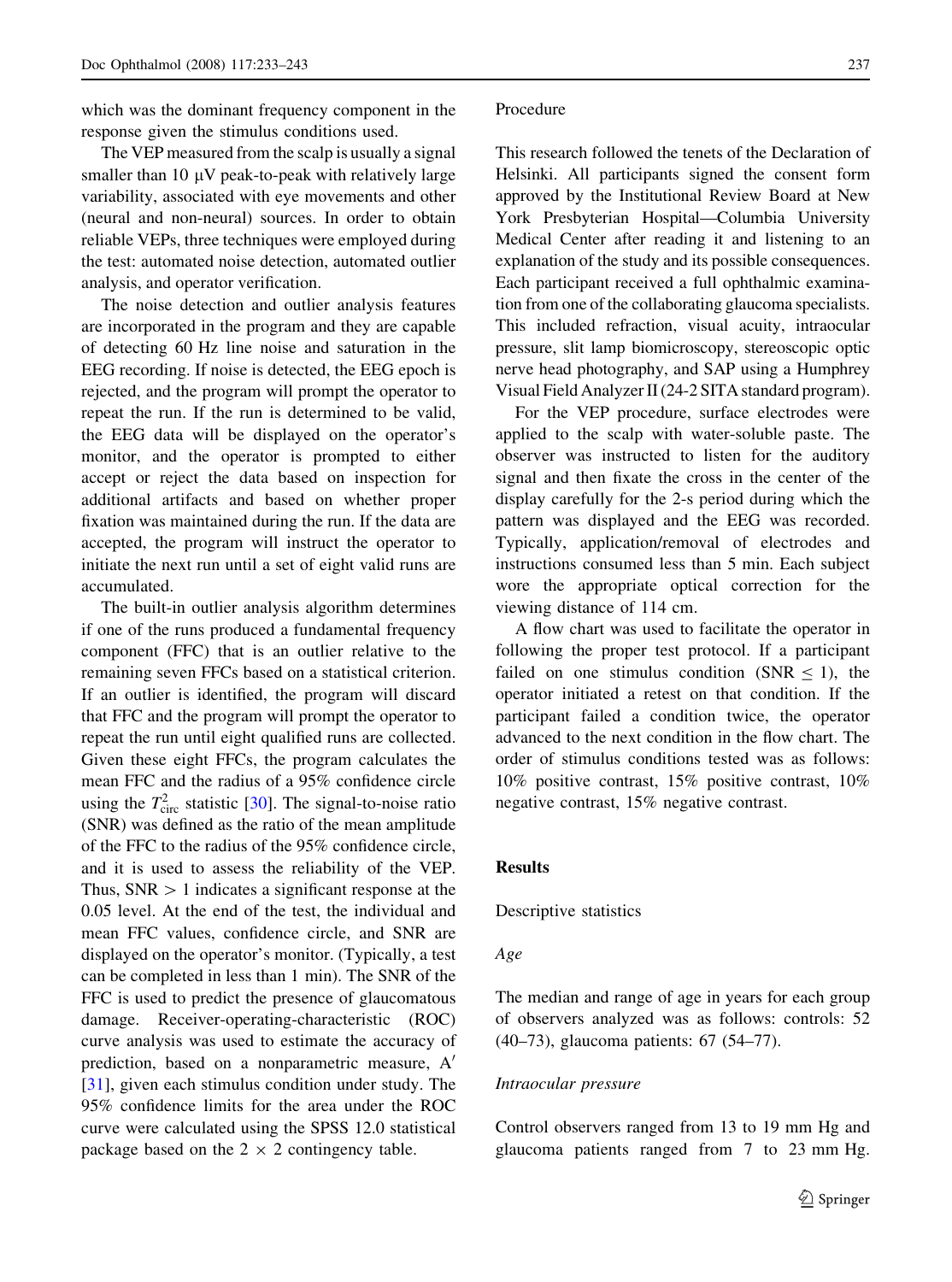Lower pressures in the latter group are likely associated with pharmacological treatment.

# Pupil area

Retinal illuminance depends on area of the pupil and it is known to influence responses in the magnocellular pathway [\[32](#page-10-0)]. Swanson et al. [\[33](#page-10-0)] have shown that FDT perimetry depends critically on retinal illuminance. In our sample of participants, pupil area ranged from 7.6 to 32.2  $mm<sup>2</sup>$  in controls (pupil diameter OD:  $M = 5.06$  mm,  $SD = 0.80$ ; OS:  $M = 4.90$  mm,  $SD = 0.83$ ) and 7.1 to 32.2 mm<sup>2</sup> in glaucoma patients (pupil diameter OD:  $M = 4.93$  mm, SD = 0.97; OS:  $M = 4.59$  mm, SD = 0.87). No significant difference between groups was found in either monocular analysis: OD  $t(21) = 0.337, P = 0.739$ ; OS  $t(21) = 0.816$ ,  $P = 0.424$ . Correlational analysis of pupil area with the icVEP response measures did not reveal a critical dependence over the range explored ( $P > 0.05$ , for all conditions and both eyes).

## Humphrey visual field: mean deviation (MD)

Correlational analysis of MD values with the icVEP response measures did not reveal a critical dependence for any of the conditions and eyes tested ( $P > 0.05$ ).

Isolated-check visual evoked potential (icVEP) data: individual plots

Each dataset of eight fundamental frequency responses to each stimulus condition is displayed in a sine versus cosine coefficient plot for each participant. Figure 3 shows representative results (15% bright check condition) for one control and one glaucoma patient. The circle that surrounds the mean of the eight individual responses represents the 95% confidence region based on the  $T_{\text{circ}}^2$  statistic [\[30\]](#page-10-0). Signal-to-noise ratio (SNR) is 1.85 for the control observer and 0.50 for the patient. When the circle is far from the origin, the SNR is well above 1, which is the critical value for significance at the 0.05 level. When the circle encompasses the origin, the SNR is below 1 and the signal is smaller than the noise level (i.e., no significant response). It should be noted that the visual acuity for the glaucoma patient as well as for the control was 20/20.

#### 15% Positive-contrast (bright) condition

Based on previous research from our group [\[26](#page-10-0), [28](#page-10-0)], we expected responses associated with stimulation of the magnocellular (M) ON pathway to be most affected in the early stage of glaucomatous neuropathy. Thus, the bright-check conditions were considered the most promising in the present study. Although the previous work demonstrated excellent separation between patient and control groups when the stimulus condition was 8% positive contrast and 12 Hz temporal modulation, the work was performed with research equipment that had enhanced temporal and gray-level resolution as compared to the current prototype. Pilot testing during the present study indicated that slightly different stimulus parameter values would be needed to yield significant responses consistently from control observers; that is why we selected 10 Hz sinusoidal

Fig. 3 Plot of sine versus cosine coefficient for the fundamental frequency component of the icVEP under the 15% bright-check condition for (a) one representative control (left half;  $SNR = 1.85$ ) and (b) one glaucoma patient (right half;  $SNR = 0.50$ 

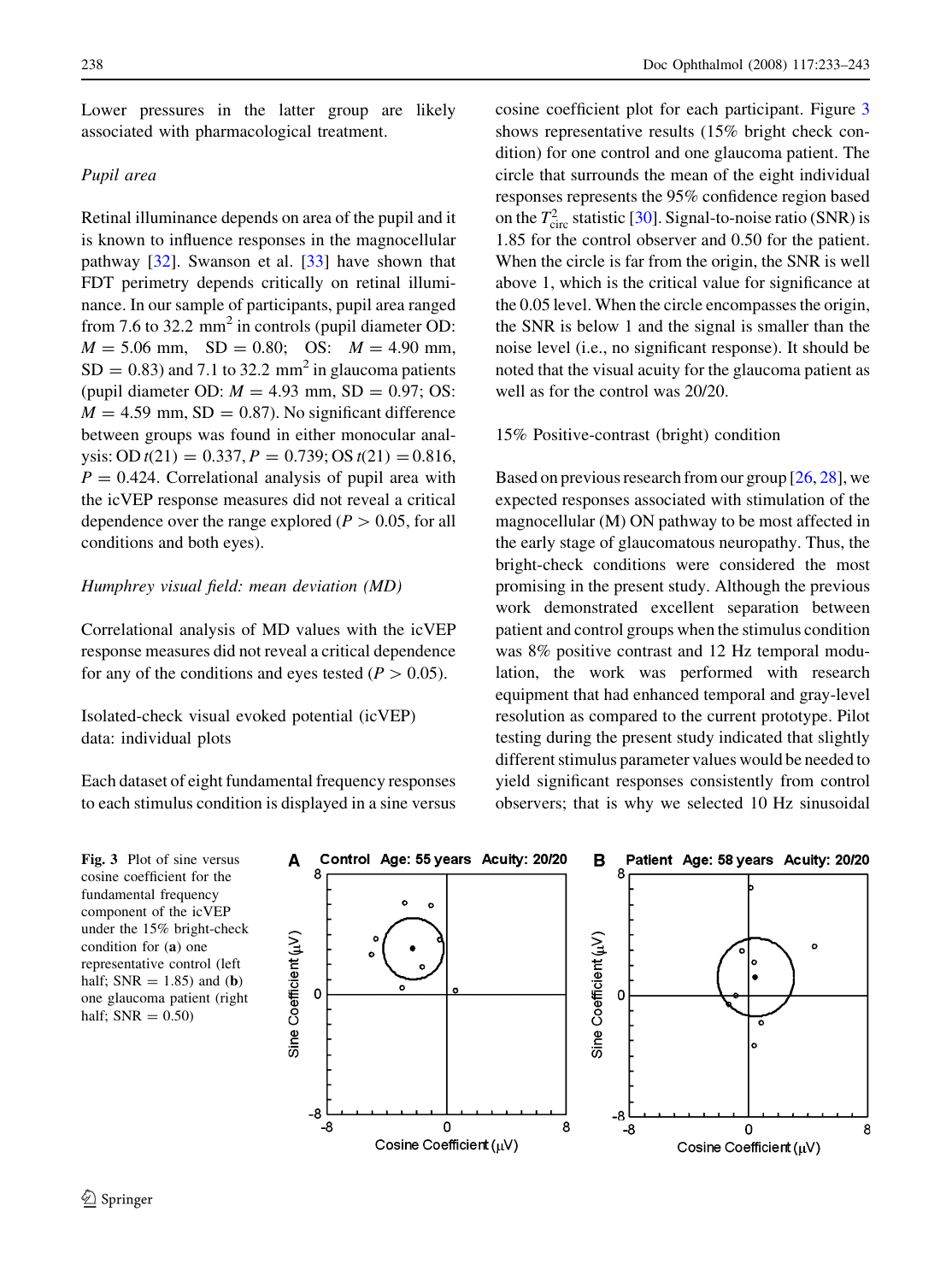temporal modulation and contrast levels of 10 and 15%. Results with the 10% positive-contrast condition demonstrate that several controls generated SNRs for at least one eye that were below the criterion value of 1. We focused our analysis, therefore, on the 15% positive-contrast condition. A participant was deemed to fail the test (positive test result) if either eye yielded an SNR value of 1 or less. SNR for the left eye (OS) is plotted versus SNR for the right eye (OD) for the 15% positive-contrast condition for both control and glaucoma groups in Fig. 4. Here, the criterion SNR is indicated by a vertical line for OD and a horizontal line for OS. Note that all control data (open circles) fall within the pass region, the upper right quadrant of the plot, and the majority (all but four) of the patient data points (open triangles) fall within the fail regions. Classification of participants according to test results is indicated in the  $2 \times 2$  contingency table (Table 1). Given the SNR criterion of 1, the sensitivity of the test is 78% and the specificity is 100%. An ROC analysis (Fig. [5](#page-7-0)a) indicates that the a priori SNR criterion of 1 is optimal for discrimination of patients and controls. A nonparametric estimate of the area under the ROC curve,  $A'$  [\[31](#page-10-0)], yields a measure of accuracy of the screening test of 94%. This is encouraging given that the majority of glaucoma patients tested (11 of 18) had mean deviation scores of less than 6 dB loss on the



Fig. 4 Plot of signal-to-noise ratio (SNR) for left eye (OS) versus right eye (OD) data collected from controls and glaucoma patients under the 15% bright condition

Table 1 Contingency table of group membership versus test result for the bright 15% condition

| Stimulus: $B$ 15% | Glaucoma $(D+)$ | Control $(D-)$ |
|-------------------|-----------------|----------------|
| $i$ cVEP Test +   | 14              | $\theta$       |
| $i$ cVEP Test $-$ |                 | 16             |

24-2 SITA-standard Humphrey visual field test. The 95% confidence interval for the area under the ROC curve is 0.74–1.00.

10% Negative-contrast (dark) condition

Typically, dark checks elicit larger VEPs than do bright checks (which appears to reflect greater contrast gain for the OFF relative to the ON pathway [\[22](#page-10-0)]. In this study, the 10% dark stimulus condition produced significant responses in 14 of 16 control observers  $(NR > 1)$ , but in only 3 of 18 glaucoma patients (Fig. [6](#page-7-0)). These data yielded a sensitivity of 83%, a specificity of 88%, and an estimate of area under the ROC curve  $(A')$  of 91% (Fig. [5](#page-7-0)b), which suggests that deficits associated with stimulation favoring the magnocellular OFF pathway may also be indicative of early glaucomatous damage. The 95% confidence interval for the area under the ROC curve is 0.74–1.00.

10% Positive-contrast (bright) and 15% negative-contrast (dark) conditions

The remaining two stimulus conditions yielded less accurate results than did the 15% bright and 10% dark conditions. The 10% bright condition yielded an accuracy  $(A'$  estimate of area under the ROC curve) of only 73% due to poor specificity (56%), with sensitivity of 72% (ROC curve illustrated in Fig. [7a](#page-8-0)). The 15% dark condition yielded an accuracy of 82% due to poor sensitivity (56%), with specificity of 88% (ROC curve illustrated in Fig. [7](#page-8-0)b).

Correlations of signal-to-noise ratios between the critical test conditions

Pearson correlation coefficients were calculated for SNR values obtained under the critical (bright 15% versus dark 10%) stimulus conditions for each eye and for each group tested. The control group yielded no significant correlations between the responses to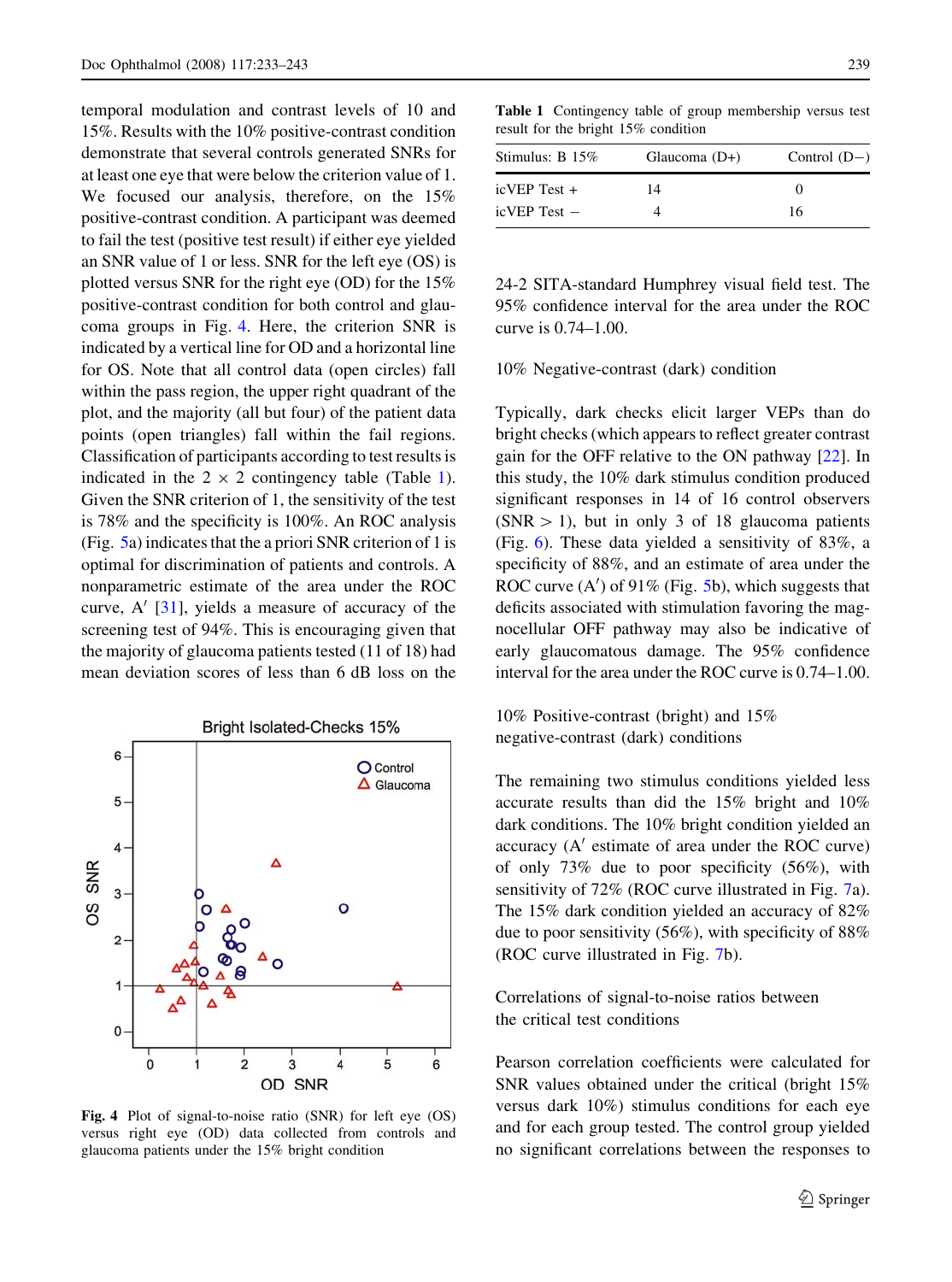<span id="page-7-0"></span>Fig. 5 Receiver-operatingcharacteristic (ROC) curve for data collected under the (a) 15% bright condition and (b) 10% dark condition



5 O Control  $\Delta$  Glaucoma 4

Dark Isolated-Checks 10%



Fig. 6 Plot of signal-to-noise ratio (SNR) for left eye (OS) versus right eye (OD) data collected from controls and glaucoma patients under the 10% dark condition

bright 15% versus dark 10% conditions for either eye tested. The glaucoma group, however, did yield significant correlation coefficients between responses to these two conditions for both right  $(r = .78)$ ,  $P < .0005$ ) and left ( $r = .48, P < .05$ ) eyes.

Associations of age with signal-to-noise ratios and classification accuracy

Correlational analyses were performed between age and SNRs for each group under the two critical test conditions. For the entire control group, there were no significant correlations of SNR with age for either eye tested under either of the critical test conditions, even though age ranged from 40 to 73 years. Similarly, the patient group did not yield any significant correlations between SNR and age.

Classification analyses were repeated with a subset of older controls which did not differ significantly from the patient group in age  $(t(23) = -1.5$ ,  $P = 0.18$ ). In this analysis, the bright 15% condition yielded a sensitivity of 78%, specificity of 100%, and accuracy of 94%, which is unchanged from the analysis based on the entire control group. The dark 10% condition yielded a sensitivity of 83%, specificity of 86%, and accuracy of 91%, which is the same as the analysis based on the entire control group with the exception of a 2% difference in specificity.

#### **Discussion**

The 15% positive-contrast (bright) condition and 10% negative-contrast (dark) condition produced promising results. Even though the majority of patients had mean deviation scores of less than 6 dB with little or no functional deficits in central vision as determined by visual acuity and visual field tests, the rapid and objective icVEP test introduced here suggested significant magnocellular deficits. The results indicate that both ON and OFF divisions of the M pathway appear to be affected in early glaucoma. The greater accuracy associated with the icVEP test under the bright condition supports the findings of previous work [[26,](#page-10-0) [28\]](#page-10-0), which suggested that the M-ON pathway was affected in an early-stage of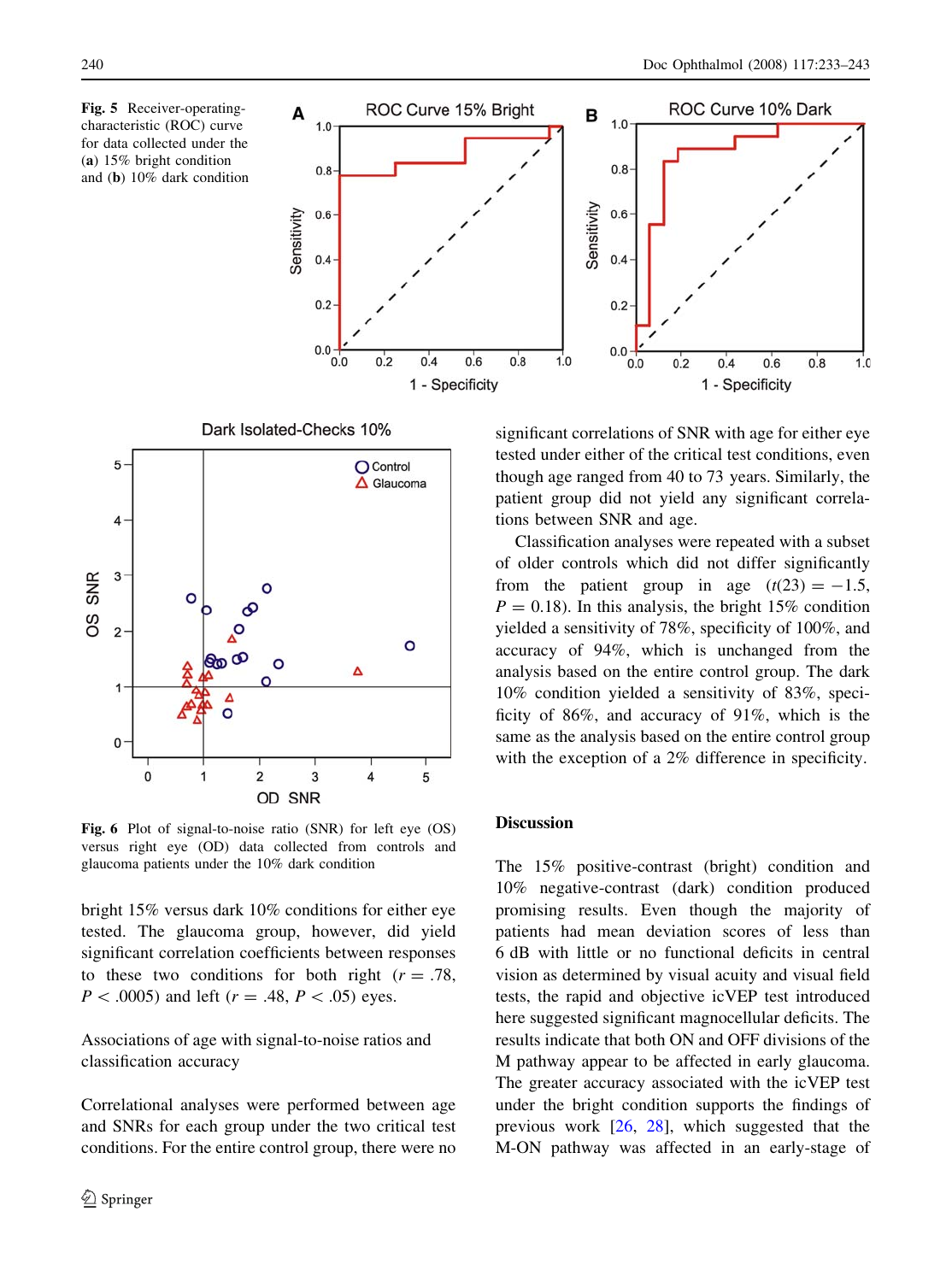<span id="page-8-0"></span>Fig. 7 Receiver-operatingcharacteristic (ROC) curve for data collected under the (a) 10% bright condition and (b) 15% dark condition



glaucoma. It is of interest to note that, in humans, M cells are considerably larger than P cells, and ON cells are larger than OFF cells [[34\]](#page-10-0). Thus, these results are consistent with histological work that supports previous findings of preferential death of retinal ganglion cells with large diameter axons in glaucoma [[10\]](#page-10-0). It should be noted, however, that koniocellular neurons might also be affected in earlystage glaucoma as evidenced by deficits detected with short-wavelength automated perimetry [[35\]](#page-10-0) and neuropathological findings using an experimental primate model [\[11](#page-10-0)]. Small P cells appear to be involved in glaucoma as well, but a VEP investigation that compared responses elicited by isoluminant red checks to luminance-contrast conditions similar to those used in the present study also demonstrated higher diagnostic yield with low contrast bright checks [[26\]](#page-10-0). It is important to point out that given the small sample size in the current study and the similar accuracy of classification obtained with the bright 15% and dark 10% conditions, this preliminary study does not provide strong evidence for a differential effect of glaucoma on ON versus OFF cells.

Findings from studies that used an experimental primate model do not demonstrate a selective loss in magnocellular as compared to parvocellular neurons [\[11](#page-10-0)]. It should be noted, however, that several differences exist between true glaucoma and the experimental monkey model. In addition to likely differences in the mechanisms affected by the actual condition as compared to the artificially induced condition, there is a critical difference in human versus monkey M cells. It has been shown that M cells in humans are considerably larger than those in monkeys, whereas P cells have been found to be of about equal size in the two species [\[34](#page-10-0)]. Thus, the morphologic data, as mentioned above, indicate that the M-ON cells in humans are larger than any cell type found in monkeys. It is possible, therefore, that a disease process that affects large cells preferentially would produce more pronounced selective deficits in humans. In addition, a functional measure of select cortical activity (e.g., the icVEP) might be a particularly sensitive indicator of a functional deficit in the large (M) cell pathway prior to any observable structural damage. In fact, a recent report on the first clinicopathological case of human glaucoma that showed neural degeneration in the lateral geniculate nucleus and visual cortex noted that the size (crosssectional area) of magnocellular neurons in the case of glaucoma was significantly smaller  $(P<0.0001)$ than that in age-matched controls [\[2](#page-9-0)].

Typically, the ON pathway has lower contrast gain than the OFF pathway [\[22](#page-10-0)], and therefore, higher contrast (15%) was required to elicit significant responses from control observers and yield high test specificity (100%). The 94% accuracy (estimated area under the ROC curve) associated with this test condition is superior performance as compared to other existing functional measures of glaucomatous damage (especially given that most of the glaucoma patients had relatively small mean deviation scores with standard achromatic perimetry). (Unfortunately, the measure against which the icVEP results are evaluated is less than an ideal standard.) Although the M-OFF test (10% dark condition) yielded a slightly lower estimate of accuracy (91%), it still performed well. Thus, the rapid and objective icVEP test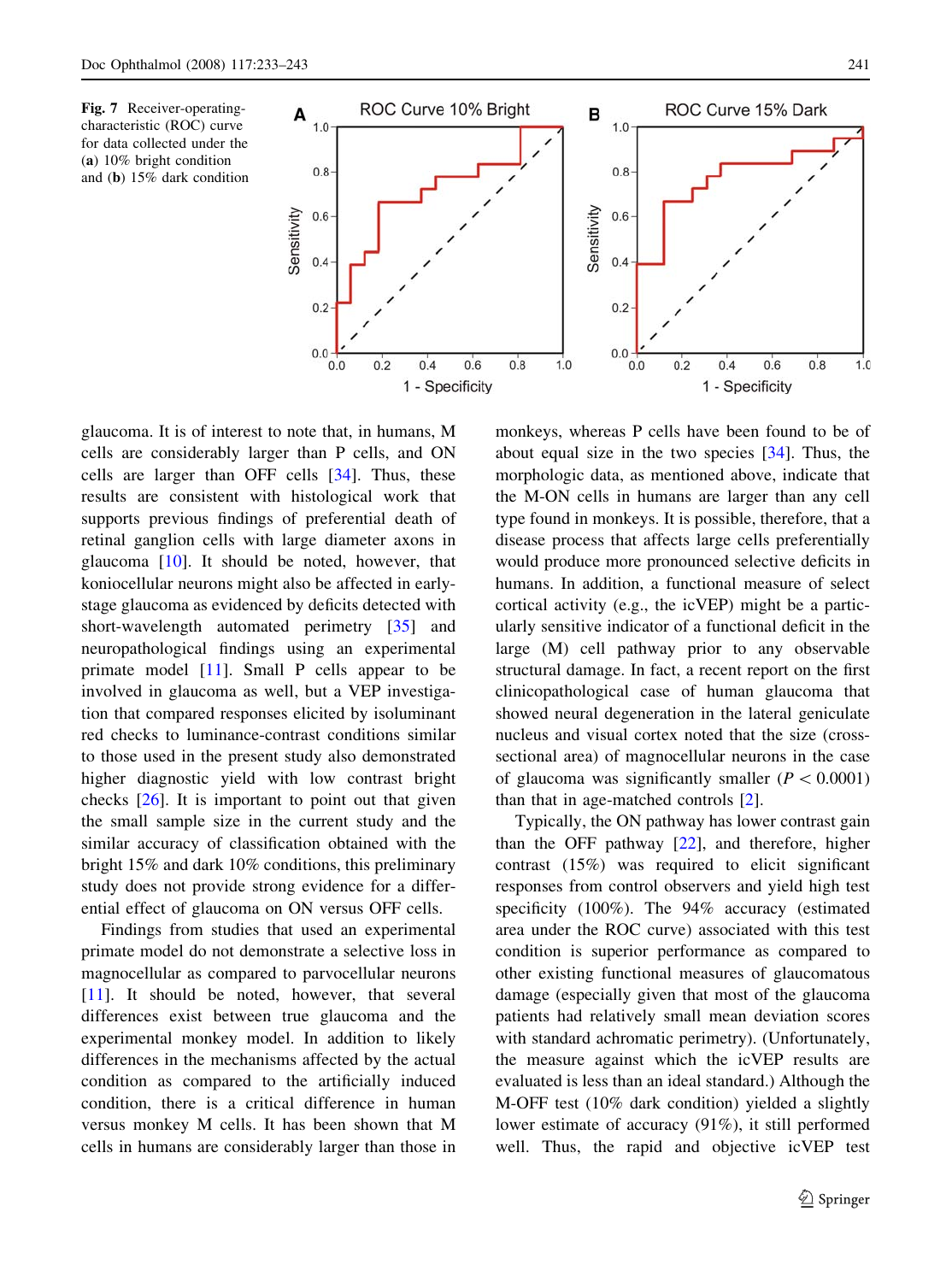<span id="page-9-0"></span>appears to meet the requirements for an assessment instrument for the early detection of glaucoma.

It should be pointed out that alternative explanations for the functional glaucomatous deficits observed in the present work are possible. For example, loss of afferent input to primary visual cortex due to glaucomatous neuropathy would result in decreased conductance of cortical neurons. These cells, therefore, would exhibit longer integration time constants and thus decreased responsivity at high temporal frequencies [\[27](#page-10-0)]. Regardless of which explanation ultimately is found to correctly account for the present results, however, the fact remains that the icVEP test under the critical stimulus condition provides a sensitive measure in these cases of glaucoma.

The sampling process resulted in a control group that was significantly younger than the patient group, even though the same inclusion/exclusion criteria for age were applied. Additional analyses were performed for a possible confound due to this age difference. Results demonstrated that within the age range of interest (40–77 years) there was no association of the response measure (SNR) and age and no explanatory power of age on the classification accuracy for the critical test conditions.

Earlier studies used a swept-parameter paradigm that increased the contrast of the isolated-check pattern in 1-s octave steps [\[24](#page-10-0), [25](#page-10-0)]. The duration of a single run was 7–8 s in duration. The prototype instrument developed in the present study uses runs of only 2 s in duration, which reduces test time and greatly increases the feasibility of the instrument as a clinical tool. Typically, a single condition can be tested for one eye in less than 1 min. Total run time when no runs are rejected, either automatically by the software or by inspection of the raw data displayed on the screen, is approximately 16 s. Thus, once a critical condition is selected for use in the instrument, and no experimental conditions are included in the session, the two eyes can be tested in about 2 min following application of the three electrodes.

One key advantage of the proposed instrument over the commercially available FDT device is that it is a direct measure of physiological activity in the human visual system, and therefore, it does not rely on a psychophysical-linking hypothesis to infer the integrity of the high contrast sensitivity, high temporal frequency (magnocellular) pathway. Although the icVEP test does not assess peripheral visual function, its high accuracy in the classification of glaucoma patients and controls demonstrates the early involvement of central visual function in the disease process. The lack of significant correlations between the icVEP signal-to-noise measures and mean deviation scores obtained with visual field testing provide additional evidence that these techniques tap independent (central versus peripheral) mechanisms.

An advantage of this electrophysiological technique over the multifocal VEP one is its much shorter duration, which results in lower attentional demands. The multifocal VEP, however, has the advantage of providing topographical information over an area equivalent to 24-2 HVF, and therefore, may be of value in monitoring progression of glaucomatous damage. It should also be noted that, unlike psychophysical measures which may indicate normal visual function provided there are some intact neurons sampling a given region of the visual field, the icVEP is a population measure that is likely to reflect a deficit in function relative to the extent of glaucomatous damage.

In the past few years, instruments have been introduced to the field to improve assessment of structural damage associated with glaucoma, and it has been suggested that a combination of structural and functional measures could form the basis of a screening program for glaucoma in the targeted population [[36\]](#page-10-0). Further research is needed to determine if the icVEP may serve as the functional test to be included in the battery of a screening program.

Acknowledgments We would like to acknowledge support for this research from the National Eye Institute of the National Institutes of Health (EY015015-01) and from Research to Prevent Blindness, Inc. Sponsoring Organizations This work was funded by a National Eye Institute grant from the National Institutes of Health of the United States awarded to George Hu (Principal Investigator) of Synabridge Corporation in affiliation with Columbia University and also funded by Research to Prevent Blindness, Inc.

## References

- 1. Quigley HA, Dunkelberger GR, Green WR (1989) Retinal ganglion cell atrophy correlated with automated perimetry in human eyes with glaucoma. Am J Ophthalmol 107: 453–464
- 2. Gupta N, Ang L-C, de Tilly LN, Bidaisee L, Yücel YH (2006) Human glaucoma and neural degeneration in intracranial optic nerve, lateral geniculate nucleus, and visual cortex. Br J Ophthalmol 90:674–678